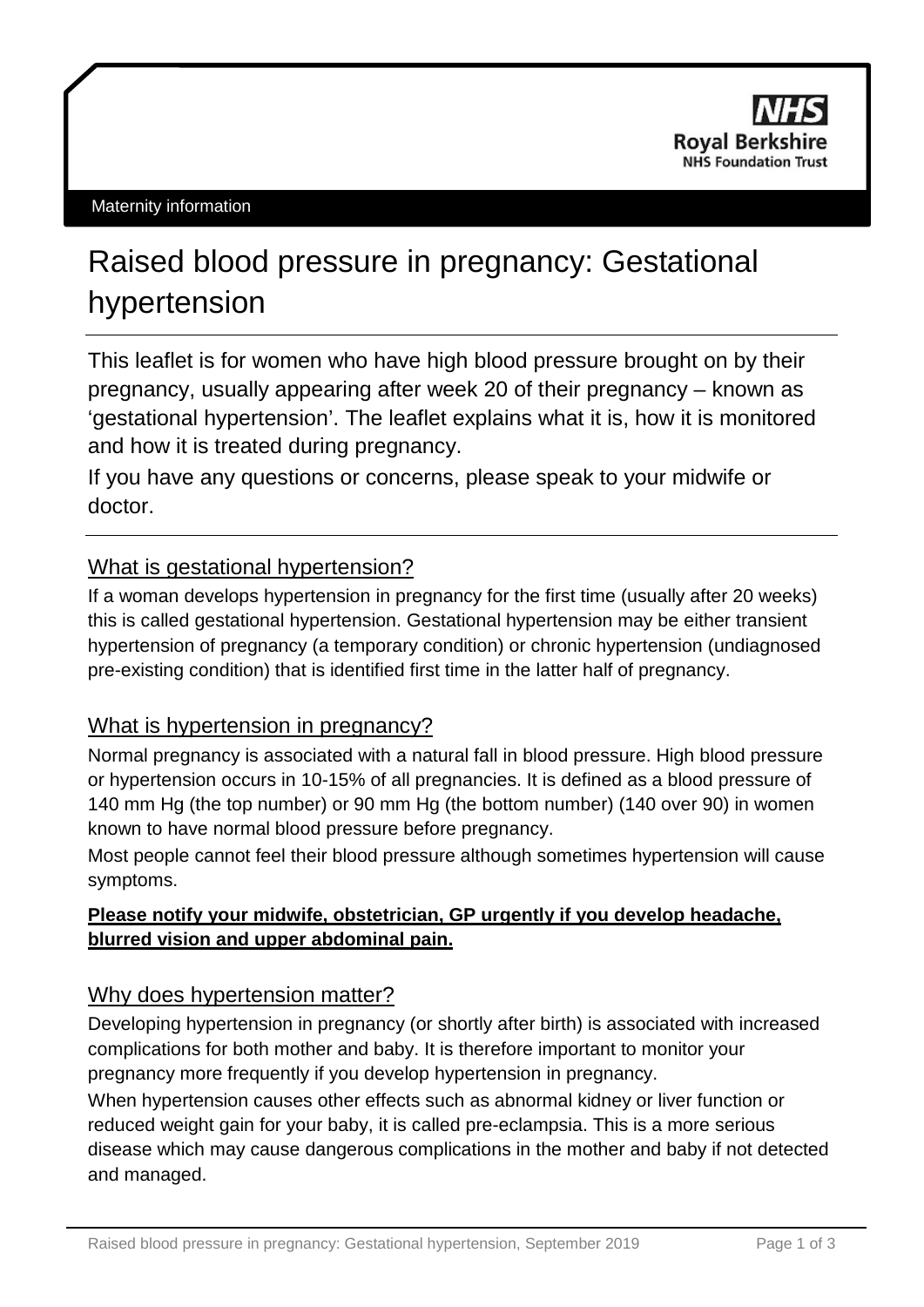#### Raised blood pressure in pregnancy: Gestational hypertension

### Assessment and monitoring

If you develop gestational hypertension you and your baby will be monitored more closely by your midwife, GP or obstetrician (maternity doctor). You may also need to attend the Day Assessment Unit on Level 3 at the RBH for additional monitoring..

Some women may require admission to hospital for further monitoring and/or for treatment of raised blood pressure.

Maternal (mother) and fetal (baby) investigations will be performed to monitor for preeclampsia. These will include:

#### Maternal:

- Blood pressure and urine tests at every visit.
- Blood tests if required.

Fetal:

- Ultrasound scans if your blood pressure goes up before 34 weeks or there is concern later in pregnancy.
- Cardiotocography (CTG) test to check the baby's heart rate pattern by placing a monitor on the mother's abdomen if there are concerns about fetal movements or you have pain, bleeding or uncontrollable blood pressure, or your baby is not growing well.

## **Treatment**

Women with gestational hypertension may require medication to lower their blood pressure. There are different types of medication that are safe to use in pregnancy and your doctor will recommend these if necessary.

Gestational hypertension is usually treated as an outpatient but sometimes women with hypertension will need to be admitted to hospital for closer monitoring or treatment.

# Will my labour and delivery be affected by gestational hypertension?

Sometimes, gestational hypertension and pre-eclampsia get worse as pregnancy continues. Induction of labour or delivery by Caesarean birth may be recommended as it is the only way to cure gestational hypertension. Your midwife, GP or obstetrician will discuss this with you if it is considered necessary, in which case a home birth may not be possible.

## Will I get better after pregnancy?

Blood pressure is often 'normal' in the first 48 hours or so after a baby's birth, but then rises as the fluid causing oedema (pregnancy swelling) moves from the skin tissues back into the circulation before being turned into urine by the kidneys. This is a normal process and should not be a cause for concern, although it may be necessary to restart regular blood pressure tablets for a while. Most women with gestational hypertension will find their blood pressure returns to normal after the pregnancy. You may need to take blood pressure medication for a few weeks after delivery until the hypertension settles.